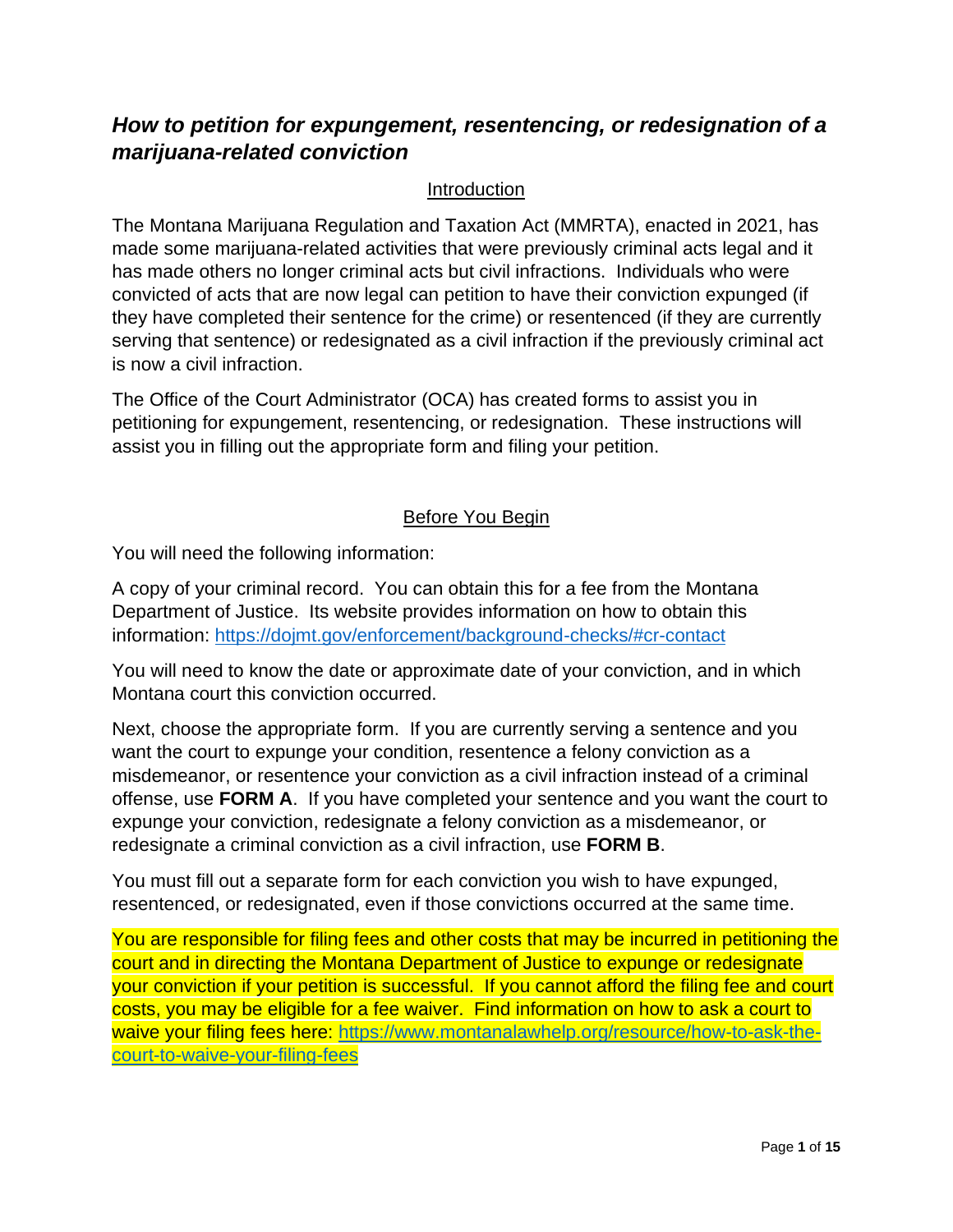## Filling out the form

1. Fill in your name, address, telephone number, and e-mail address (optional) in the upper left corner of the first page.

2. Select the court in which you were convicted. This is where you will file this petition. Fill in the blanks with the specific information of this court. If you are not sure of the name of the court, OCA's Court Locator web page may help: <https://courts.mt.gov/CourtLocator/>

3. Fill in your name in the blank provided for "Petitioner."

4. Leave "Case No." blank. The Clerk of Court will fill this in when you file your Petition.

5. Fill in the date of your conviction, and then check **one** box indicating the crime that is the subject of your petition.

6. If you are using FORM B to expunge or redesignate a conviction for which you completed your sentence, fill in the date or approximate date when you completed your sentence.

7. Briefly describe for the court why you believe your conviction is eligible for expungement, redesignation, or resentencing under the MMRTA.

8. Indicate whether you are requesting a hearing. You are entitled to a hearing if you wish, but it is not required for the court to consider your petition. (See § 16-12-113(7), MCA, which says, "Unless requested by the applicant, no hearing is necessary to grant or deny an application[.]")

9. Check the boxes indicating which documents you are filing with your petition. In order for the court to consider your petition, you **must** include a copy of your criminal record from the Montana Department of Justice. You must also serve a copy of your petition on the County Attorney for the county in which you are filing your petition and you must submit a signed Certificate of Service indicating that you did so.

10. Sign and date your petition and print your name below the signature. You must sign your petition for the court to consider it.

11. File your petition, along with the filing fee or a completed fee waiver request form, in the court in which you were convicted. In order for the court to accept your petition, you must follow all applicable filing rules, including local filing rules, and pay the filing fee or obtain a fee waiver. You can find contact information and local filing rules on OCA's Court Locator web page: <https://courts.mt.gov/CourtLocator/>

## What Happens Next

The County Attorney has 21 days to respond in opposition to your petition. After the County Attorney has responded, or the time for response has run, the court will consider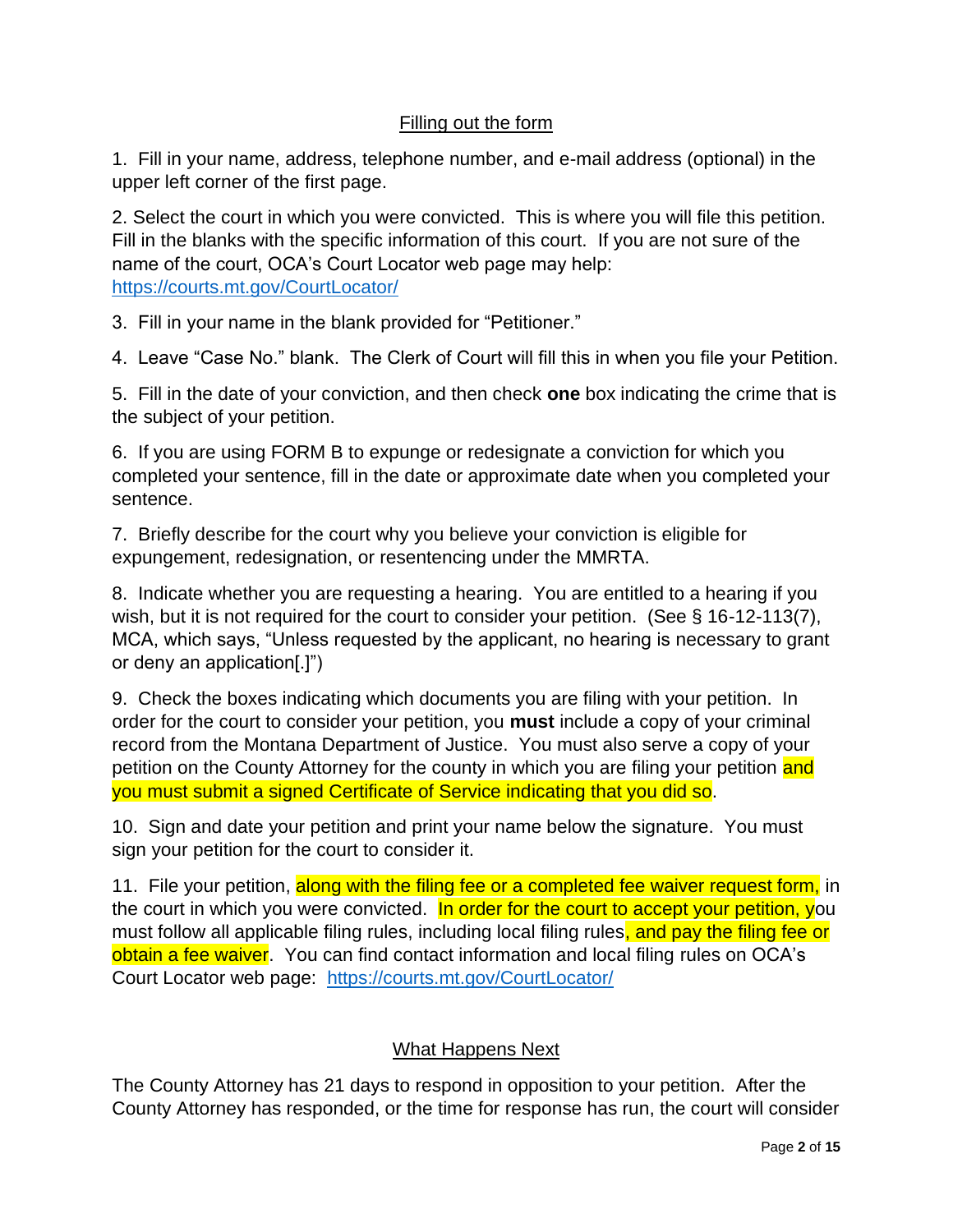your petition. If you have requested a hearing, the court will set a hearing. Otherwise, the court will issue its ruling.

If the court grants your petition, you must file an Expungement/Removal Request Form with the Montana Department of Justice along with a copy of the court order. You can find information about the Department of Justice Conviction Expungement Process here: <https://dojmt.gov/enforcement/conviction-expungement-process/>

The Department of Justice Expungement/Removal Request Form is available here: [https://media.dojmt.gov/wp](https://media.dojmt.gov/wp-content/uploads/ExpungementRemovalRequestForm20210303.pdf)[content/uploads/ExpungementRemovalRequestForm20210303.pdf](https://media.dojmt.gov/wp-content/uploads/ExpungementRemovalRequestForm20210303.pdf)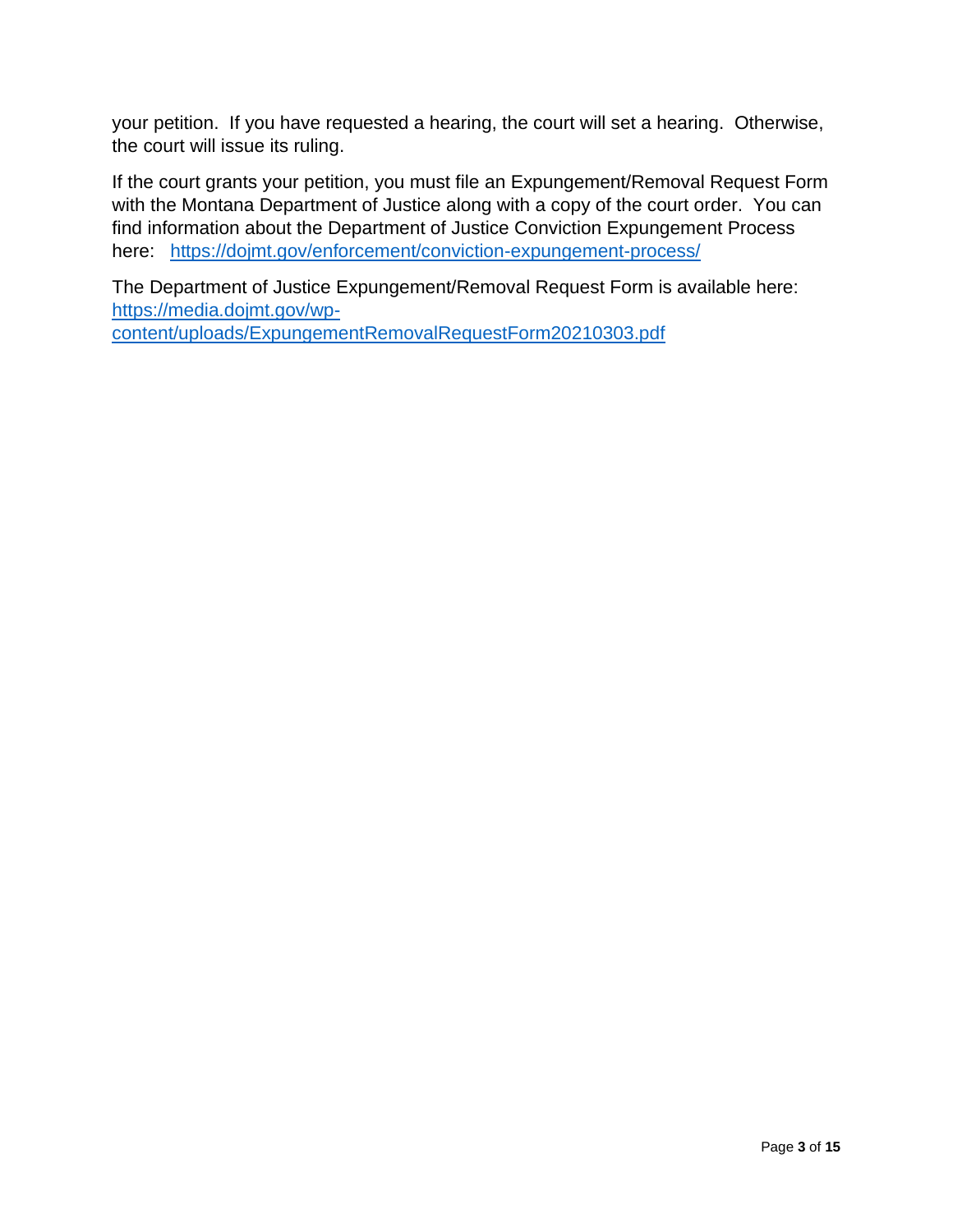|                                                                                  | HB 701 - Changes to legal status of enumerated activities                                                           |                                                                                                            |  |  |
|----------------------------------------------------------------------------------|---------------------------------------------------------------------------------------------------------------------|------------------------------------------------------------------------------------------------------------|--|--|
| Things that are now<br>legal                                                     | Things that are civil<br>infractions                                                                                | Things that remain illegal                                                                                 |  |  |
| Possession of 1 oz or<br>less of marijuana if 21 or<br>older                     | Cultivating or storing<br>marijuana outside of a<br>locked space                                                    | Operating or being in physical control of<br>motorized transport while under the influence<br>of marijuana |  |  |
| Gifting 1 oz or less of<br>marijuana to someone<br>21 or older                   | Smoking marijuana in a<br>public place                                                                              | Consuming marijuana while operating<br>motorized transport                                                 |  |  |
| Possessing up to 2<br>mature plants and 2<br>seedlings at a private<br>residence | Possessing 1 oz or less<br>of marijuana if under 21                                                                 | Smoking or consuming marijuana while a<br>passenger in an enclosed motorized transport                     |  |  |
| Possessing<br>paraphernalia if 18 or<br>older                                    | Possessing<br>paraphernalia if under<br>18                                                                          | Delivering marijuana to a person under 21                                                                  |  |  |
| Selling or gifting<br>paraphernalia to<br>someone 18 or older                    | Possessing more than 1<br>oz but less than 2 oz of<br>marijuana if over 21                                          | Consumption of marijuana if under 21                                                                       |  |  |
|                                                                                  | Possessing with the<br>intent to deliver more<br>than 1 oz but less than 2<br>oz of marijuana if age 21<br>or older | Transporting marijuana if under 21 and not an<br>employee of a licensed marijuana business                 |  |  |
|                                                                                  | Gifting more than 1 oz<br>or less than 2 oz of<br>marijuana if age 21 or<br>older                                   | Possessing or consuming marijuana on school<br>property                                                    |  |  |
|                                                                                  |                                                                                                                     | Possessing or consuming marijuana on public<br>transportation                                              |  |  |
|                                                                                  |                                                                                                                     | Possessing or consuming marijuana in a health<br>care facility                                             |  |  |
|                                                                                  |                                                                                                                     | Possessing or consuming marijuana in a hotel<br>room                                                       |  |  |
|                                                                                  |                                                                                                                     | Using marijuana where tobacco is prohibited                                                                |  |  |
|                                                                                  |                                                                                                                     | Consuming marijuana in a public place                                                                      |  |  |
|                                                                                  |                                                                                                                     | "Conduct that endangers others"                                                                            |  |  |
|                                                                                  |                                                                                                                     | Cultivating marijuana where it is visible from<br>the street or public area                                |  |  |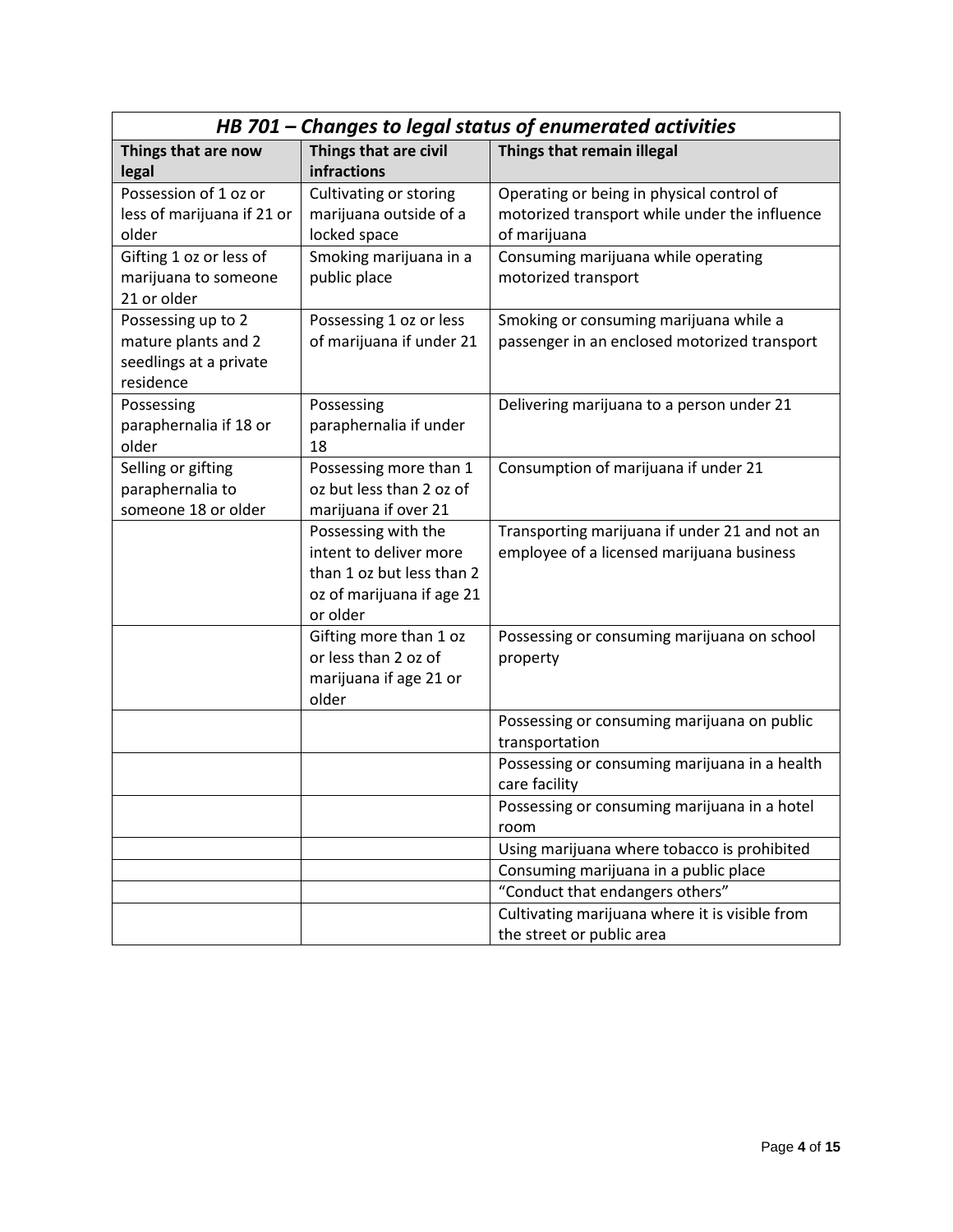|                   | HB 701 - Effect of Amendments to Criminal Statutes                |                                                                                                            |                                                                                                       |                                                                                                 |                                                                                                                                                      |  |
|-------------------|-------------------------------------------------------------------|------------------------------------------------------------------------------------------------------------|-------------------------------------------------------------------------------------------------------|-------------------------------------------------------------------------------------------------|------------------------------------------------------------------------------------------------------------------------------------------------------|--|
| <b>Statute</b>    | <b>Title</b>                                                      | What was<br>previously<br>illegal                                                                          | <b>Eligible for</b><br><b>Expungement</b>                                                             | <b>Eligible for</b><br>Redesignation                                                            | No eligibility /<br>still illegal                                                                                                                    |  |
| $45 - 9 -$<br>101 | Criminal<br>distribution of<br>dangerous<br>drugs                 | Giving away up<br>to 60g to a<br>person age 21<br>or older<br>Selling up to 60g                            | If 1 oz or less is<br>gifted to a<br>person age 21<br>or older                                        | If more than 1<br>oz but less than<br>2 oz is gifted to<br>a person age 21<br>or older          | If more than 2<br>oz but less than<br>2.116 oz is<br>gifted<br>Selling up to 60g<br>(2.116 oz)                                                       |  |
|                   |                                                                   |                                                                                                            |                                                                                                       |                                                                                                 | Giving away or<br>selling to a<br>person under<br>age 21                                                                                             |  |
| $45 - 9 -$<br>102 | Criminal<br>possession of<br>dangerous<br>drugs                   | Possessing any<br>quantity of<br>marijuana<br>(misdemeanor<br>for 60g or less /<br>felony for over<br>60g) | Possessing 1 oz<br>or less if age 21<br>or older                                                      | Possessing<br>more than 1 oz<br>but less than 2<br>OZ.                                          | Possessing more<br>than 2 oz                                                                                                                         |  |
| $45 - 9 -$<br>103 | Criminal<br>possession<br>with intent to<br>distribute            | Possessing with<br>intent to<br>distribute any<br>quantity of<br>marijuana                                 | If intent was to<br>gift 1 oz or less<br>to a person age<br>21 or older                               | If intent was to<br>gift more than 1<br>oz but less than<br>2 oz to a person<br>age 21 or older | If intent was to<br>sell, barter, etc.,<br>any quantity of<br>marijuana<br>If intent was to<br>gift more than 2<br>oz to a person<br>age 21 or older |  |
| $45 - 9 -$<br>110 | Criminal<br>production or<br>manufacture<br>of dangerous<br>drugs | Growing<br>marijuana                                                                                       | Possessing,<br>planting or<br>cultivating up to<br>2 mature plants<br>and 2 seedlings<br>in or on the |                                                                                                 | Possessing,<br>planting or<br>cultivating more<br>than 2 mature<br>plants and 2<br>seedlings                                                         |  |
|                   |                                                                   |                                                                                                            | grounds of a<br>private<br>residence if the<br>defendant owns<br>the residence or<br>has written      |                                                                                                 | Growing or<br>storing the<br>plants in a place<br>other than a<br>private<br>residence                                                               |  |
|                   |                                                                   |                                                                                                            | permission from<br>the owner                                                                          |                                                                                                 | Growing<br>without<br>permission from<br>the residence's<br>owner                                                                                    |  |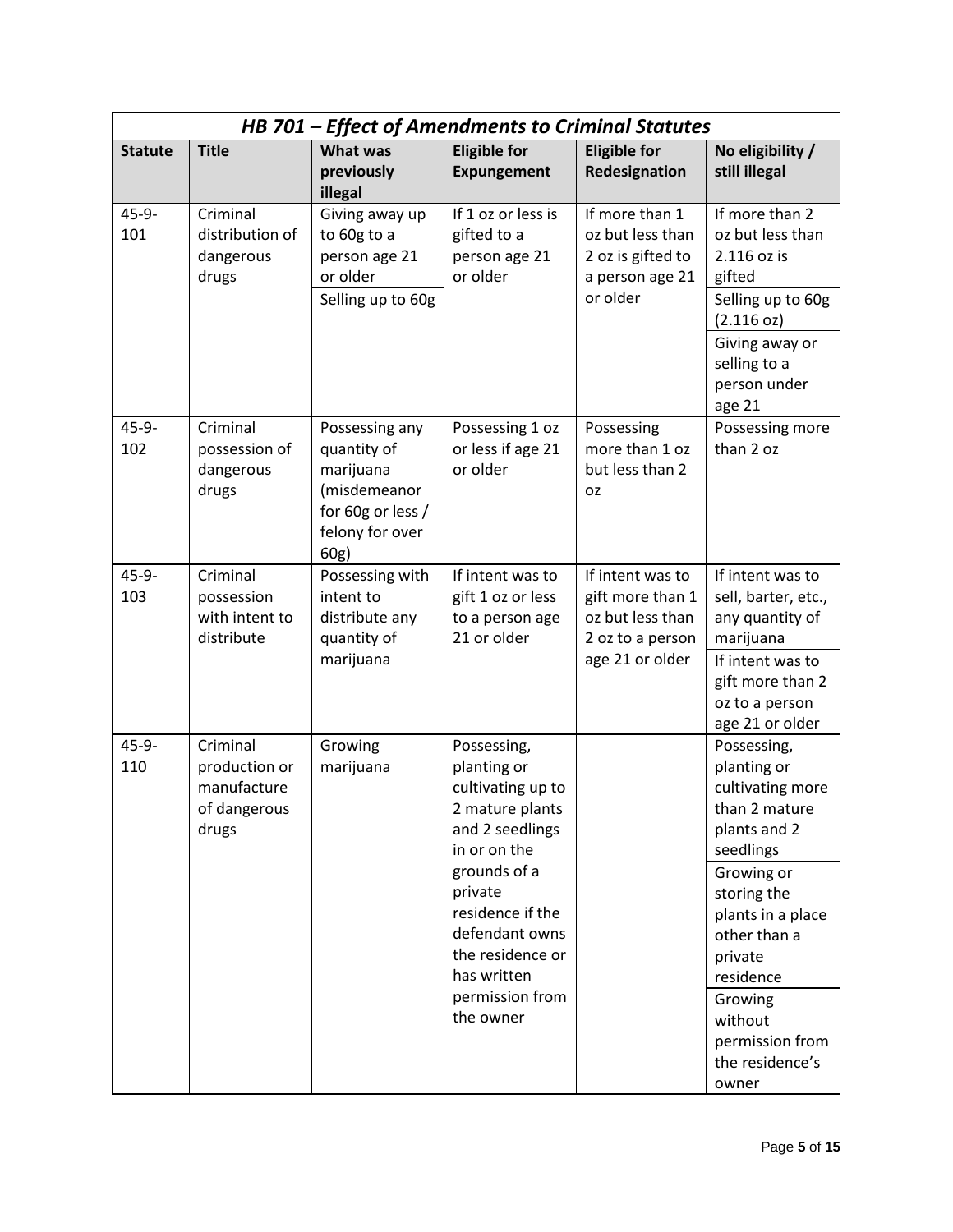| $45 - 10 -$ | Criminal       | Possession of     | Possession of     | Possession of    |                    |
|-------------|----------------|-------------------|-------------------|------------------|--------------------|
| 103         | possession of  | anything          | anything          | anything         |                    |
|             | drug           | constituting      | constituting      | constituting     |                    |
|             | paraphernalia  | paraphernalia     | marijuana         | marijuana        |                    |
|             |                |                   | paraphernalia if  | paraphernalia if |                    |
|             |                |                   | age 18 or older   | under 18         |                    |
| $45 - 10 -$ | Manufacture    | Manufacturing     | Manufacturing     |                  | Manufacturing      |
| 104         | or delivery of | or delivering, or | or delivering, or |                  | or delivering, or  |
|             | drug           | possessing with   | possessing with   |                  | possessing with    |
|             | paraphernalia  | intent to         | intent to         |                  | intent to deliver, |
|             |                | deliver,          | deliver,          |                  | anything           |
|             |                | anything          | anything          |                  | constituting       |
|             |                | constituting      | constituting      |                  | marijuana          |
|             |                | paraphernalia     | marijuana         |                  | paraphernalia to   |
|             |                |                   | paraphernalia     |                  | a person under     |
|             |                |                   | to a person age   |                  | age 18             |
|             |                |                   | 18 or older       |                  |                    |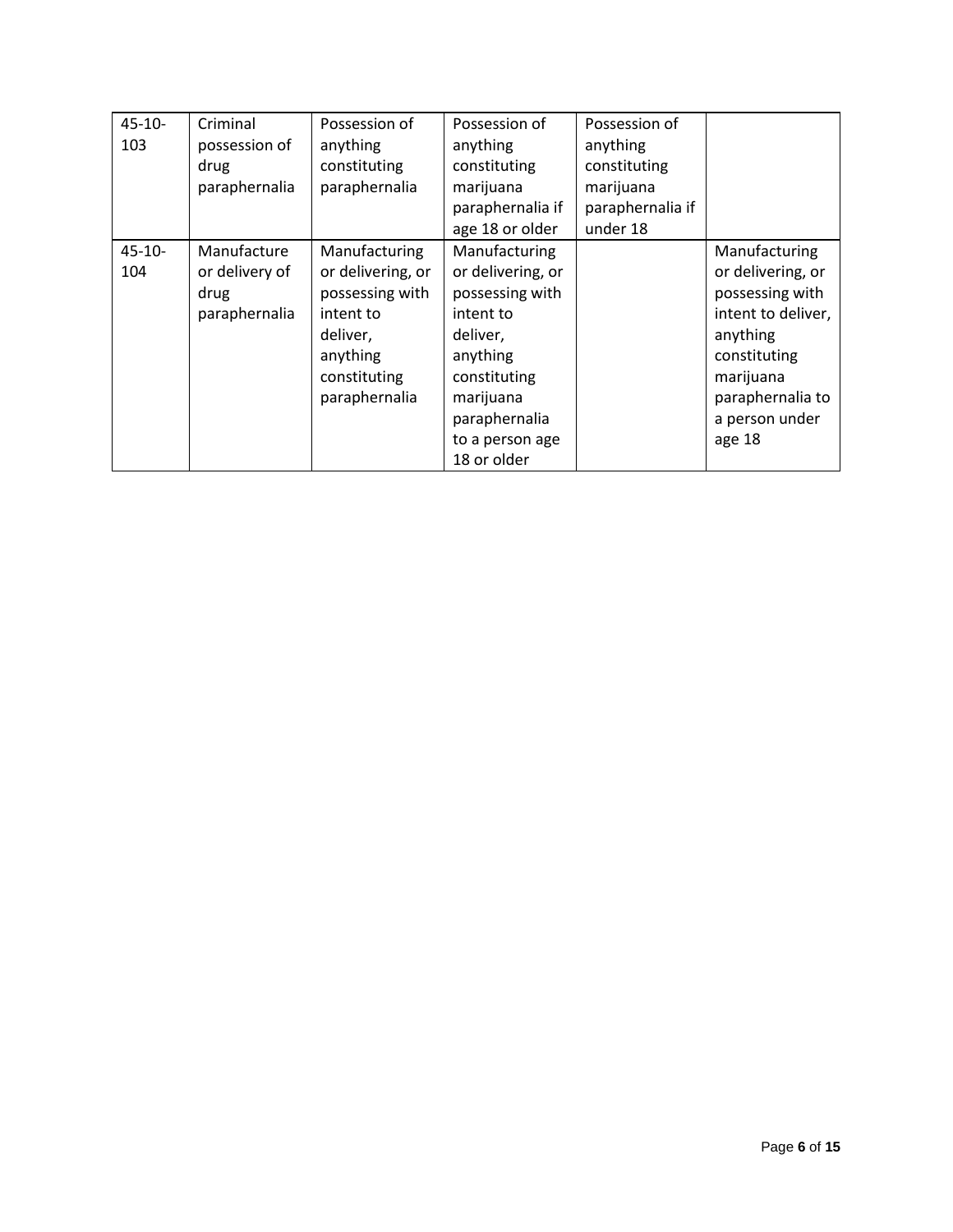| $\square$ MONTANA                                                                           |                                                                             |
|---------------------------------------------------------------------------------------------|-----------------------------------------------------------------------------|
| $\square$ IN THE JUSTICE COURT OF _________________________________COUNTY, STATE OF MONTANA |                                                                             |
| $\square$ IN THE MUNICIPAL OR CITY COURT OF $\qquad \qquad$ , MONTANA                       |                                                                             |
| IN RE THE EXPUNGEMENT OR REDESIGNATION                                                      | Case No:                                                                    |
| OF THE MARIJUANA-RELATED CONVICTION OF:                                                     |                                                                             |
| PETITIONER.                                                                                 | ORDER GRANTING PETITION FOR<br>MISDEMEANOR EXPUNGEMENT UNDER<br><b>SEAL</b> |
|                                                                                             |                                                                             |

The Petitioner requests expungement of criminal conviction(s) pursuant to Montana Marijuana Regulation and Taxation Act (MMRTA). Based on the Petition submitted, the Court concludes that the Petition should be granted.

IT IS HEREBY ORDERED as follows:

1. The \_\_\_\_\_\_\_\_\_\_\_\_\_\_\_\_\_\_\_\_\_ (name of court) conviction against Petitioner on  $\Box$ , for the crime of  $\Box$ 

of crime) is expunged.

2. For each offense being expunged, Petitioner shall send a copy of this Order to the arresting law enforcement agency, the prosecutor's office that prosecuted the offense, the Clerk of the Court in which Petitioner was sentenced, and the Department of Justice, along with a form prepared by the Department of Justice that contains identifying information about the Petitioner.

3. The Montana Department of Justice, upon receipt of this expungement order, shall, within existing Department resources, expunge all records of arrest, investigation, detention, and court proceedings related to the person's offenses addressed by this order.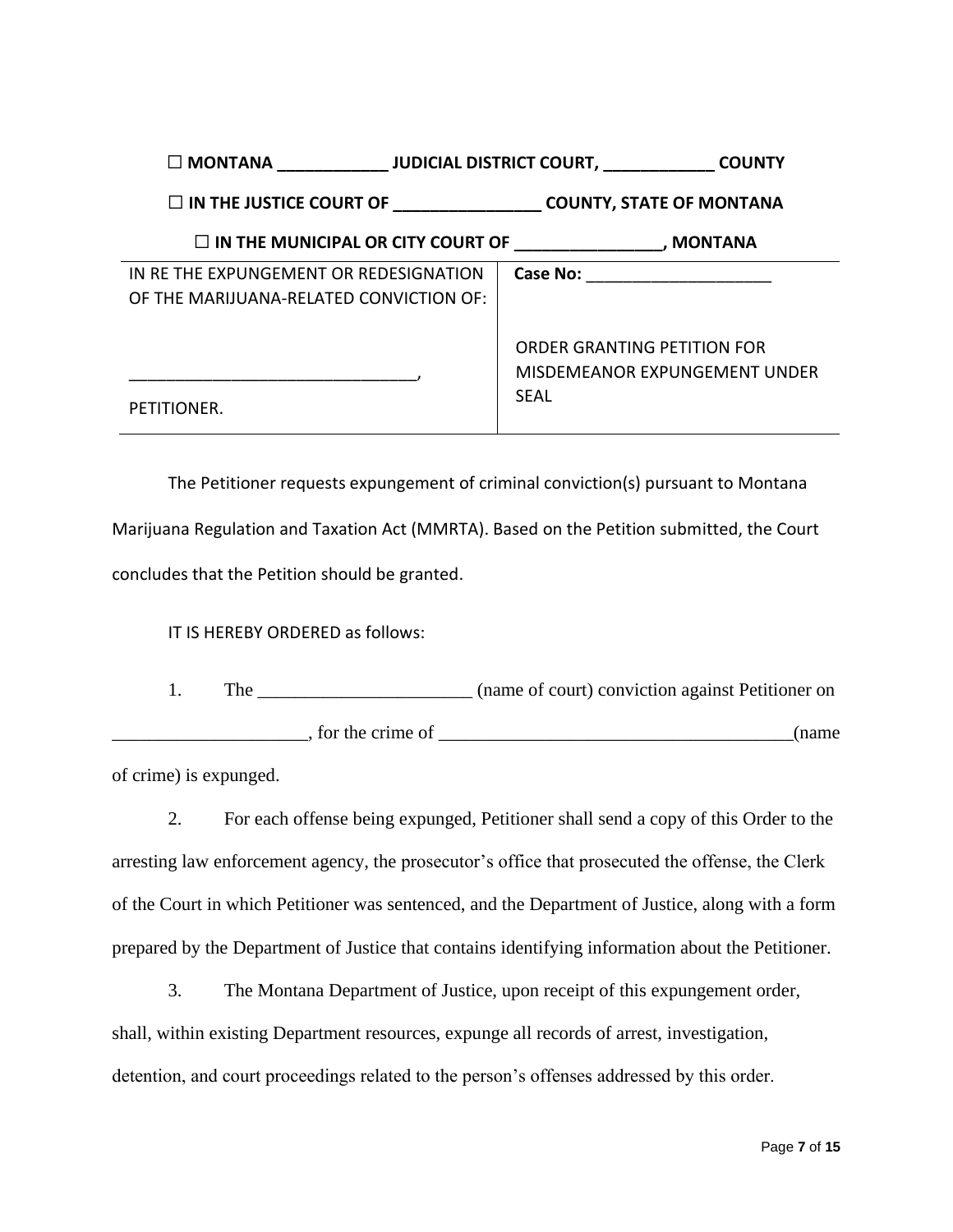4. The arresting law enforcement agency, prosecutor's office, and Clerk of Court in which Petitioner was sentenced, shall permanently seal all records of the arrest, investigation, detention, if any, and any court proceedings that may have been held in the case in the possession of the recipient of this Order within existing resources.

Dated this \_\_\_\_\_\_\_ day of \_\_\_\_\_\_\_\_\_\_\_\_\_\_\_\_\_\_\_\_\_\_\_, 20\_\_\_\_\_.

\_\_\_\_\_\_\_\_\_\_\_\_\_\_\_\_\_\_\_\_\_\_\_\_\_\_\_\_\_\_\_\_\_\_\_\_\_\_\_\_\_

Hon. \_\_\_\_\_\_\_\_\_\_\_\_\_\_\_\_\_\_\_\_\_\_\_\_\_\_\_\_\_

\_\_District Court Judge

Justice of the Peace

\_\_Municipal Judge

cc: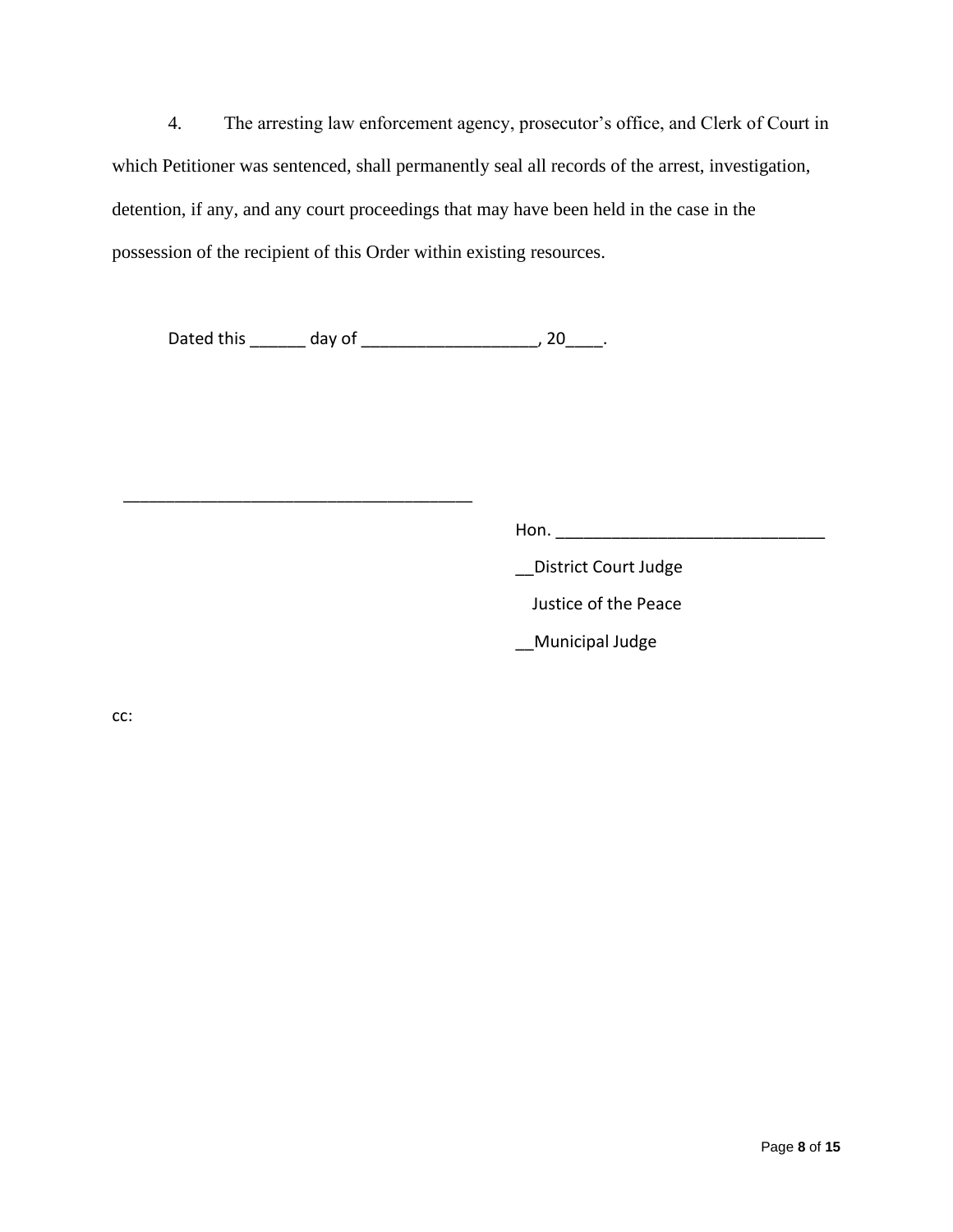## **CERTIFICATE OF SERVICE**

The undersigned hereby certifies that true and correct copies of the foregoing document were, this day, served upon the following individuals by U.S. Mail and/or e-mail and addressed as follows:

| Name of County Attorney   |                          |          |         |
|---------------------------|--------------------------|----------|---------|
| Mailing Address           |                          |          |         |
| <b>Mailing Address</b>    |                          |          |         |
| City                      | <b>State</b>             | Zip Code |         |
| <b>Phone Number</b>       |                          |          |         |
| E-mail Address (optional) |                          |          |         |
|                           | Dated this ______ day of |          | (month) |
|                           | (date)                   |          |         |
|                           |                          |          |         |
|                           |                          |          |         |

*(print your name)*

\_\_\_\_\_\_\_\_\_\_\_\_\_\_\_\_\_\_\_\_\_\_\_\_\_\_\_\_\_\_\_\_\_\_\_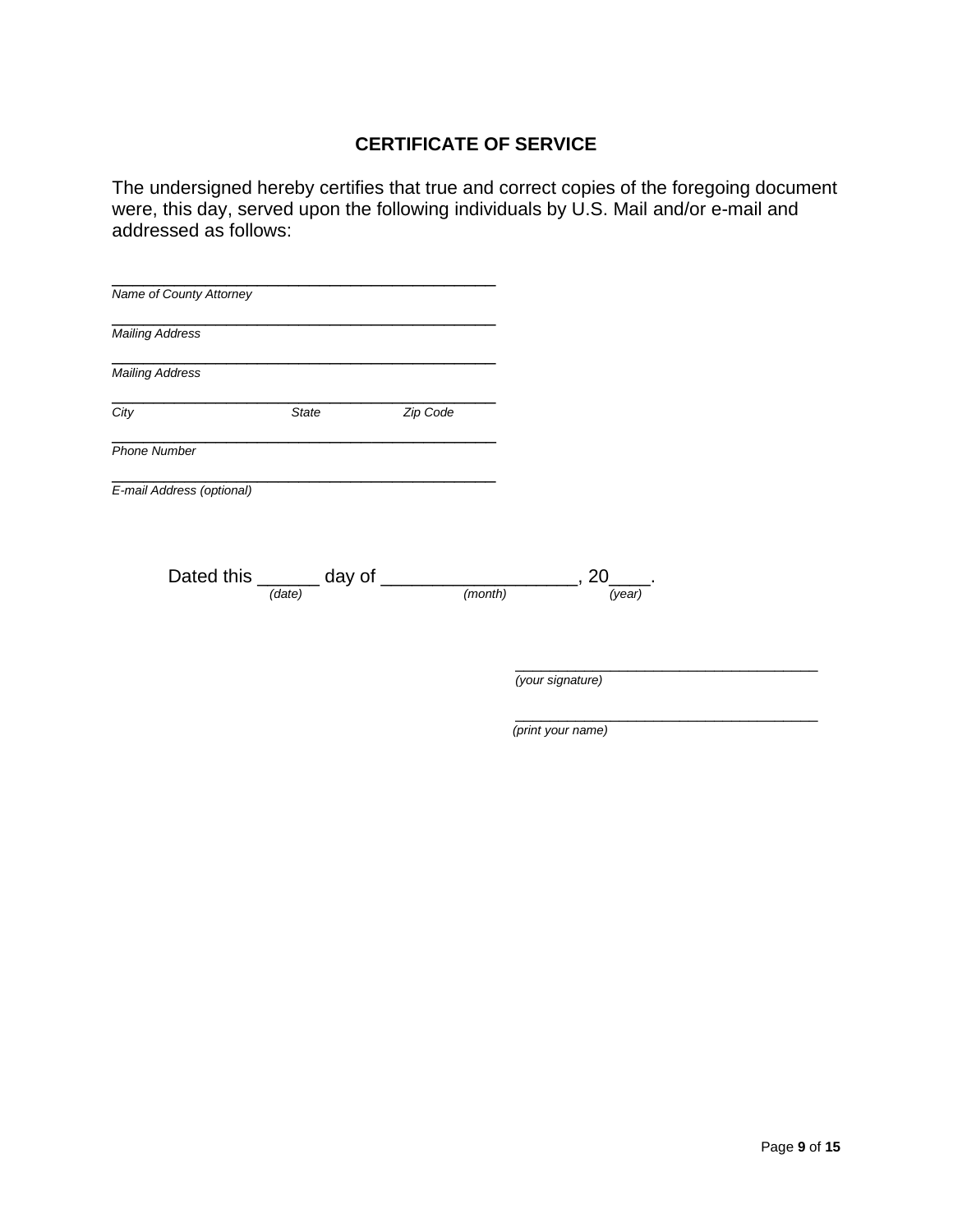| Name                      |                                                                                 |          |                                                               | <b>FORM A:</b>                                                                                 |
|---------------------------|---------------------------------------------------------------------------------|----------|---------------------------------------------------------------|------------------------------------------------------------------------------------------------|
| <b>Mailing Address</b>    |                                                                                 |          |                                                               | Use this form for Expungement<br>or Resentencing if you are<br>currently serving your sentence |
| City                      | State                                                                           | Zip Code |                                                               |                                                                                                |
| <b>Phone Number</b>       |                                                                                 |          |                                                               |                                                                                                |
| E-mail Address (optional) |                                                                                 |          |                                                               |                                                                                                |
|                           |                                                                                 |          |                                                               | □ MONTANA ______________ JUDICIAL DISTRICT COURT, _____________ COUNTY                         |
|                           |                                                                                 |          |                                                               | □ IN THE JUSTICE COURT OF ____________________ COUNTY, STATE OF MONTANA                        |
|                           |                                                                                 |          | □ IN THE MUNICIPAL OR CITY COURT OF ________________, MONTANA |                                                                                                |
|                           | In re the Expungement or Resentencing of<br>the Marijuana-Related Conviction of |          |                                                               |                                                                                                |
| Petitioner.               |                                                                                 |          | Petition for Expungement or                                   | <b>Resentencing of Conviction</b>                                                              |

I hereby petition this Court for resentencing or redesignation of the following conviction in accordance with the Montana Marijuana Regulation and Taxation Act (MMRTA).

Venue for this Petition is proper in this Court because this is the Court in which I was sentenced for this offense.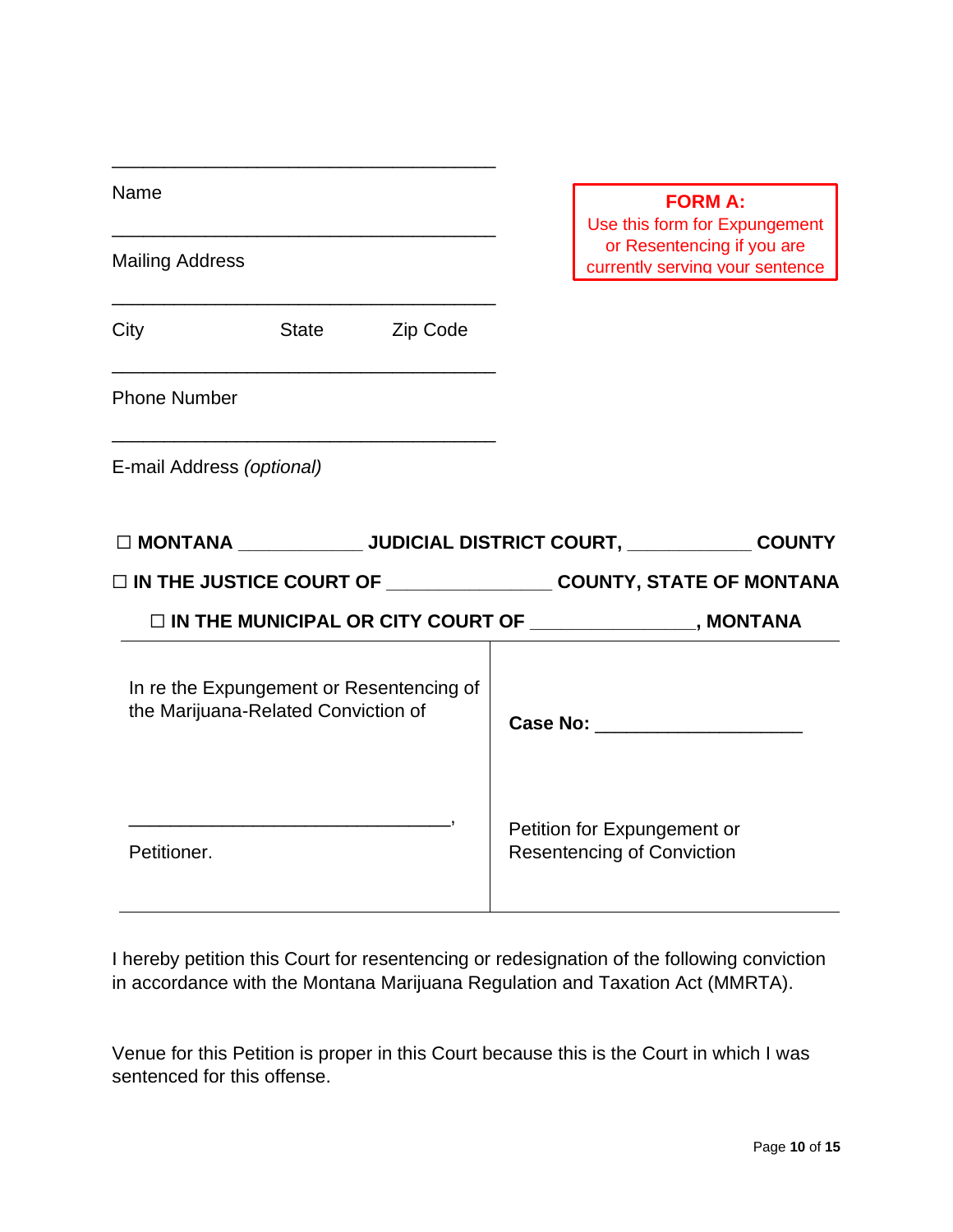On or about \_\_\_\_\_\_\_\_\_\_\_\_\_\_\_\_\_\_\_\_\_\_\_\_\_\_\_\_\_\_\_(date), I was convicted of the following offense that I believe is eligible for resentencing or redesignation under the MMRTA:

- ☐ Criminal Distribution of Dangerous Drugs (marijuana), in violation of § 45-9-101, MCA;
- ☐ Criminal Possession of Dangerous Drugs (marijuana), in violation of § 45-9-102, MCA;
- ☐ Criminal Possession with Intent to Distribute (marijuana), in violation of § 45-9-103, MCA;
- ☐ Criminal Production or Manufacture of Dangerous Drugs (marijuana), in violation of § 45-9-110, MCA;
- ☐ Criminal Possession of Drug Paraphernalia (marijuana), in violation of § 45-10-103, MCA;
- ☐ Manufacture or Delivery of Drug Paraphernalia (marijuana), in violation of § 45-10-104, MCA;
- ☐ \_\_\_\_\_\_\_\_\_\_\_\_\_\_\_\_\_\_\_\_\_\_\_\_\_\_\_\_\_\_\_\_\_\_\_\_\_\_\_\_\_\_\_\_\_\_\_\_\_ (specify offense)

I am currently serving my sentence for this conviction.

I believe this conviction is eligible for  $\Box$  expungement  $\Box$  aresentencing as a misdemeanor  $/ \Box$  resentencing as a civil infraction because\_\_\_\_\_\_\_\_\_\_\_\_\_\_\_\_\_\_\_\_

\_\_\_\_\_\_\_\_\_\_\_\_\_\_\_\_\_\_\_\_\_\_\_\_\_\_\_\_\_\_\_\_\_\_\_\_\_\_\_\_\_\_\_\_\_\_\_\_\_\_\_\_\_\_\_\_\_\_\_\_\_\_\_\_\_\_\_\_\_\_

\_\_\_\_\_\_\_\_\_\_\_\_\_\_\_\_\_\_\_\_\_\_\_\_\_\_\_\_\_\_\_\_\_\_\_\_\_\_\_\_\_\_\_\_\_\_\_\_\_\_\_\_\_\_\_\_\_\_\_\_\_\_\_\_\_\_\_\_\_\_

\_\_\_\_\_\_\_\_\_\_\_\_\_\_\_\_\_\_\_\_\_\_\_\_\_\_\_\_\_\_\_\_\_\_\_\_\_\_\_\_\_\_\_\_\_\_\_\_\_\_\_\_\_\_\_\_\_\_\_\_\_\_\_\_\_\_\_\_\_\_

\_\_\_\_\_\_\_\_\_\_\_\_\_\_\_\_\_\_\_\_\_\_\_\_\_\_\_\_\_\_\_\_\_\_\_\_\_\_\_\_\_\_\_\_\_\_\_\_\_\_\_\_\_\_\_\_\_\_\_\_\_\_\_\_\_\_\_\_\_\_

\_\_\_\_\_\_\_\_\_\_\_\_\_\_\_\_\_\_\_\_\_\_\_\_\_\_\_\_\_\_\_\_\_\_\_\_\_\_\_\_\_\_\_\_\_\_\_\_\_\_\_\_\_\_\_\_\_\_\_\_\_\_\_\_\_\_\_\_\_\_

\_\_\_\_\_\_\_\_\_\_\_\_\_\_\_\_\_\_\_\_\_\_\_\_\_\_\_\_\_\_\_\_\_\_\_\_\_\_\_\_\_\_\_\_\_\_\_\_\_\_\_\_\_\_\_\_\_\_\_\_\_\_\_\_\_\_\_\_\_\_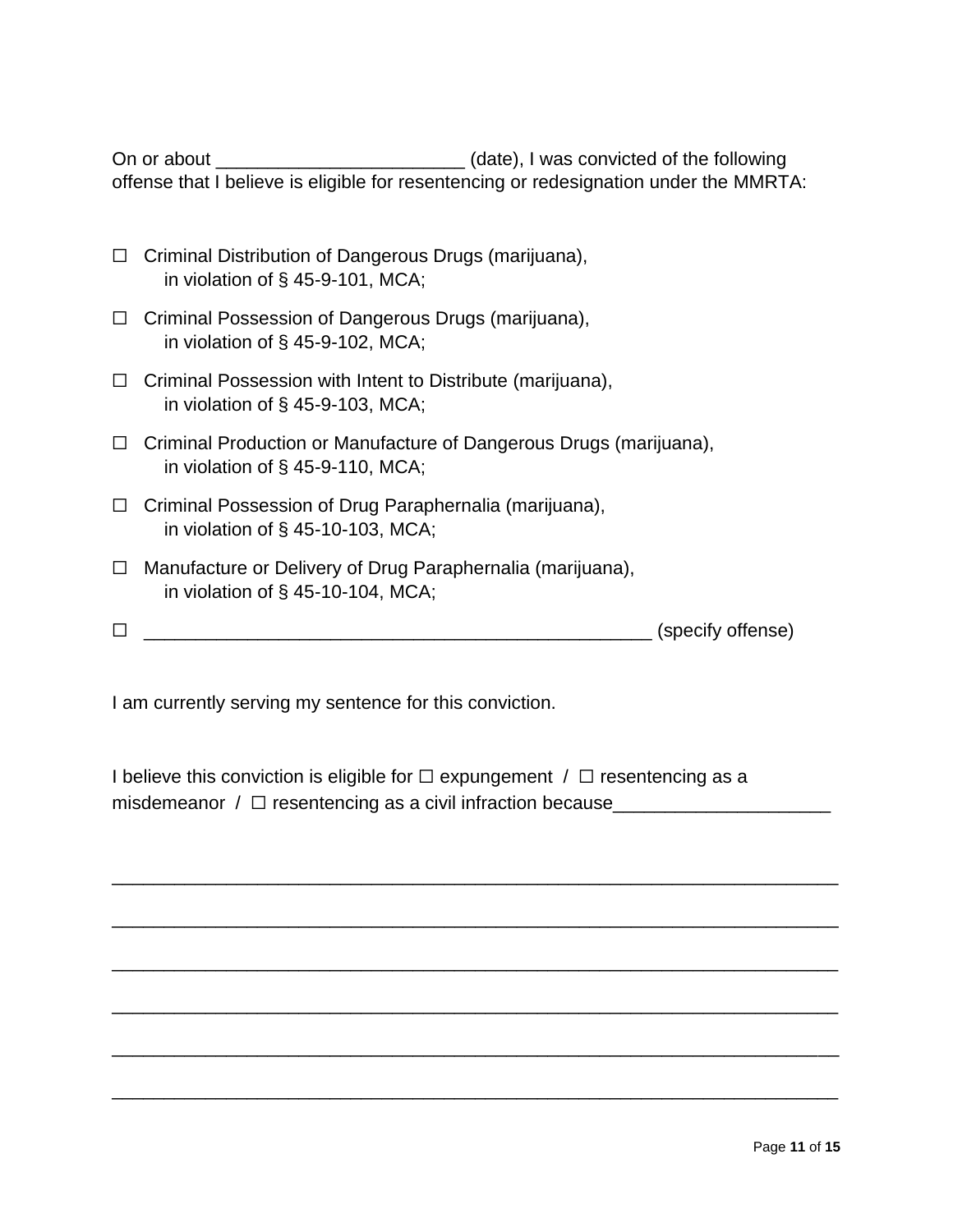$I \square$  am /  $\square$  am not requesting a hearing on this Petition.

I have filed the following documents along with this Petition:

☐ A copy of my criminal record from the Montana Department of Justice. *(required)*

- ☐ My Certificate of Service that indicates how I served copies of these documents upon the County Attorney for the County in which I am filing this Petition. *(required)*
- ☐ A copy of the Judgment or Sentencing Order for this conviction. *(recommended)*

 $\Box$  A proposed Order granting this Petition.

|        |         | $, 20$ _______.  |  |
|--------|---------|------------------|--|
| (date) | (month) | (year)           |  |
|        |         |                  |  |
|        |         |                  |  |
|        |         |                  |  |
|        |         | (your signature) |  |
|        |         |                  |  |
|        |         |                  |  |

*(print your name)*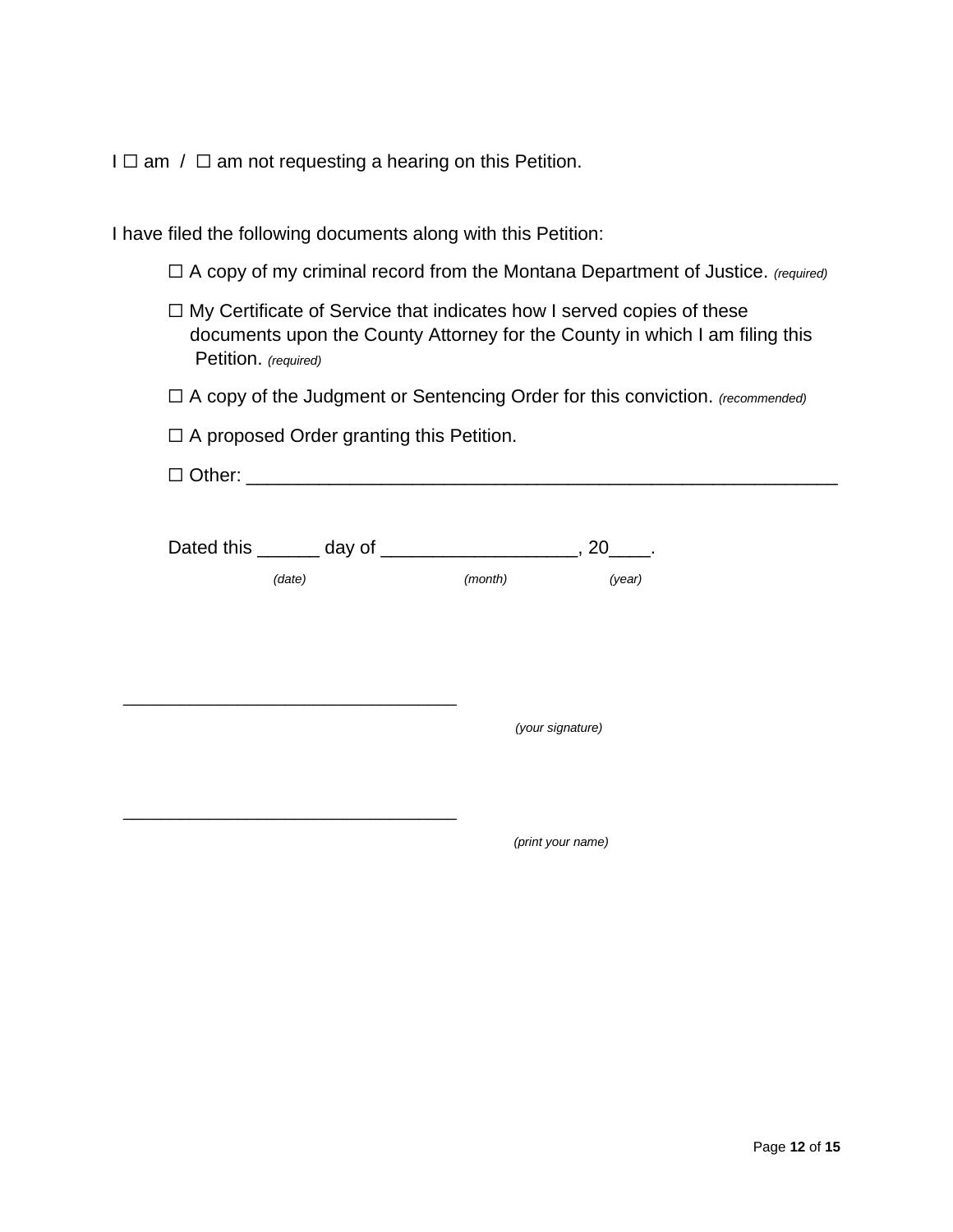| Name                      |                                     |                                           | <b>FORM B:</b><br>Use this form for                                             |
|---------------------------|-------------------------------------|-------------------------------------------|---------------------------------------------------------------------------------|
| <b>Mailing Address</b>    |                                     |                                           | <b>Expungement or</b><br><b>Redesignation where</b><br>Sentence has been served |
| City                      | State                               | Zip Code                                  |                                                                                 |
| <b>Phone Number</b>       |                                     |                                           |                                                                                 |
| E-mail Address (optional) |                                     |                                           |                                                                                 |
|                           |                                     |                                           | □ MONTANA _____________ JUDICIAL DISTRICT COURT, ____________ COUNTY            |
|                           |                                     |                                           | □ IN THE JUSTICE COURT OF _____________________COUNTY, STATE OF MONTANA         |
|                           |                                     |                                           | □ IN THE MUNICIPAL OR CITY COURT OF ________________, MONTANA                   |
|                           |                                     |                                           |                                                                                 |
|                           | the Marijuana-Related Conviction of | In re the Expungement or Redesignation of | Case No: The Case No.                                                           |

I hereby petition this Court for expungement or redesignation of the following conviction in accordance with the Montana Marijuana Regulation and Taxation Act (MMRTA).

Venue for this Petition is proper in this Court because this is the Court in which I was sentenced for this offense.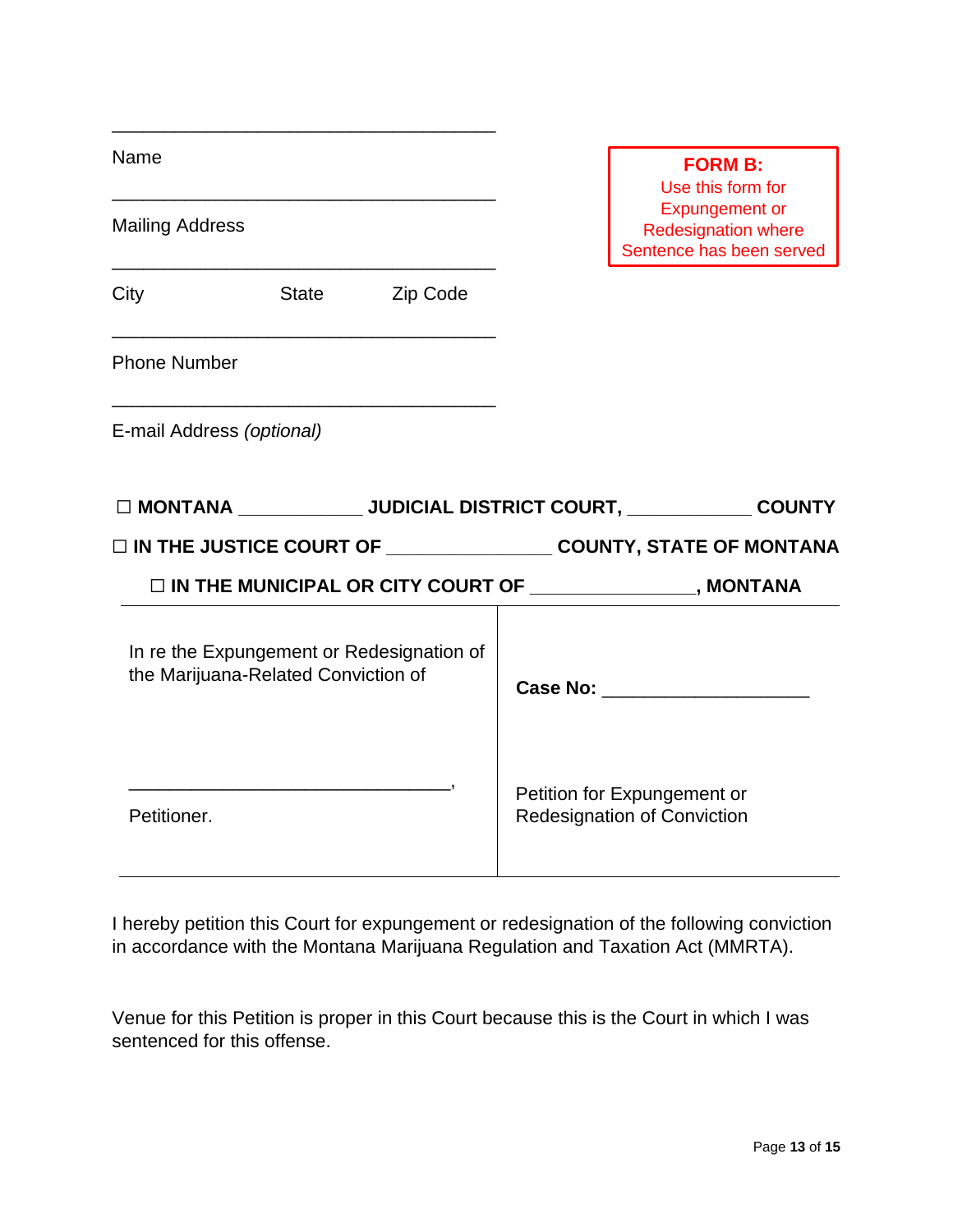On or about \_\_\_\_\_\_\_\_\_\_\_\_\_\_\_\_\_\_\_\_\_\_\_\_\_\_\_\_\_(date), I was convicted of the following offense that I believe is eligible for expungement or redesignation under the MMRTA:

| $\Box$ Criminal Distribution of Dangerous Drugs (marijuana), |
|--------------------------------------------------------------|
| in violation of $\S$ 45-9-101, MCA;                          |

- ☐ Criminal Possession of Dangerous Drugs (marijuana), in violation of § 45-9-102, MCA;
- ☐ Criminal Possession with Intent to Distribute (marijuana), in violation of § 45-9-103, MCA;
- ☐ Criminal Production or Manufacture of Dangerous Drugs (marijuana), in violation of § 45-9-110, MCA;
- ☐ Criminal Possession of Drug Paraphernalia (marijuana), in violation of § 45-10-103, MCA;
- ☐ Manufacture or Delivery of Drug Paraphernalia (marijuana), in violation of § 45-10-104, MCA;
- ☐ \_\_\_\_\_\_\_\_\_\_\_\_\_\_\_\_\_\_\_\_\_\_\_\_\_\_\_\_\_\_\_\_\_\_\_\_\_\_\_\_\_\_\_\_\_\_\_\_\_ (specify offense)

I completed my sentence for this conviction on or about \_\_\_\_\_\_\_\_\_\_\_\_\_\_\_\_\_\_\_\_\_\_\_\_.

\_\_\_\_\_\_\_\_\_\_\_\_\_\_\_\_\_\_\_\_\_\_\_\_\_\_\_\_\_\_\_\_\_\_\_\_\_\_\_\_\_\_\_\_\_\_\_\_\_\_\_\_\_\_\_\_\_\_\_\_\_\_\_\_\_\_\_\_\_\_

\_\_\_\_\_\_\_\_\_\_\_\_\_\_\_\_\_\_\_\_\_\_\_\_\_\_\_\_\_\_\_\_\_\_\_\_\_\_\_\_\_\_\_\_\_\_\_\_\_\_\_\_\_\_\_\_\_\_\_\_\_\_\_\_\_\_\_\_\_\_

\_\_\_\_\_\_\_\_\_\_\_\_\_\_\_\_\_\_\_\_\_\_\_\_\_\_\_\_\_\_\_\_\_\_\_\_\_\_\_\_\_\_\_\_\_\_\_\_\_\_\_\_\_\_\_\_\_\_\_\_\_\_\_\_\_\_\_\_\_\_

\_\_\_\_\_\_\_\_\_\_\_\_\_\_\_\_\_\_\_\_\_\_\_\_\_\_\_\_\_\_\_\_\_\_\_\_\_\_\_\_\_\_\_\_\_\_\_\_\_\_\_\_\_\_\_\_\_\_\_\_\_\_\_\_\_\_\_\_\_\_

\_\_\_\_\_\_\_\_\_\_\_\_\_\_\_\_\_\_\_\_\_\_\_\_\_\_\_\_\_\_\_\_\_\_\_\_\_\_\_\_\_\_\_\_\_\_\_\_\_\_\_\_\_\_\_\_\_\_\_\_\_\_\_\_\_\_\_\_\_\_

\_\_\_\_\_\_\_\_\_\_\_\_\_\_\_\_\_\_\_\_\_\_\_\_\_\_\_\_\_\_\_\_\_\_\_\_\_\_\_\_\_\_\_\_\_\_\_\_\_\_\_\_\_\_\_\_\_\_\_\_\_\_\_\_\_\_\_\_\_\_

I believe this conviction is eligible for  $\Box$  expungement  $\Box$  redesignation as a misdemeanor  $/ \Box$  redesignation as a civil infraction because\_\_\_\_\_\_\_\_\_\_\_\_\_\_\_\_\_\_\_